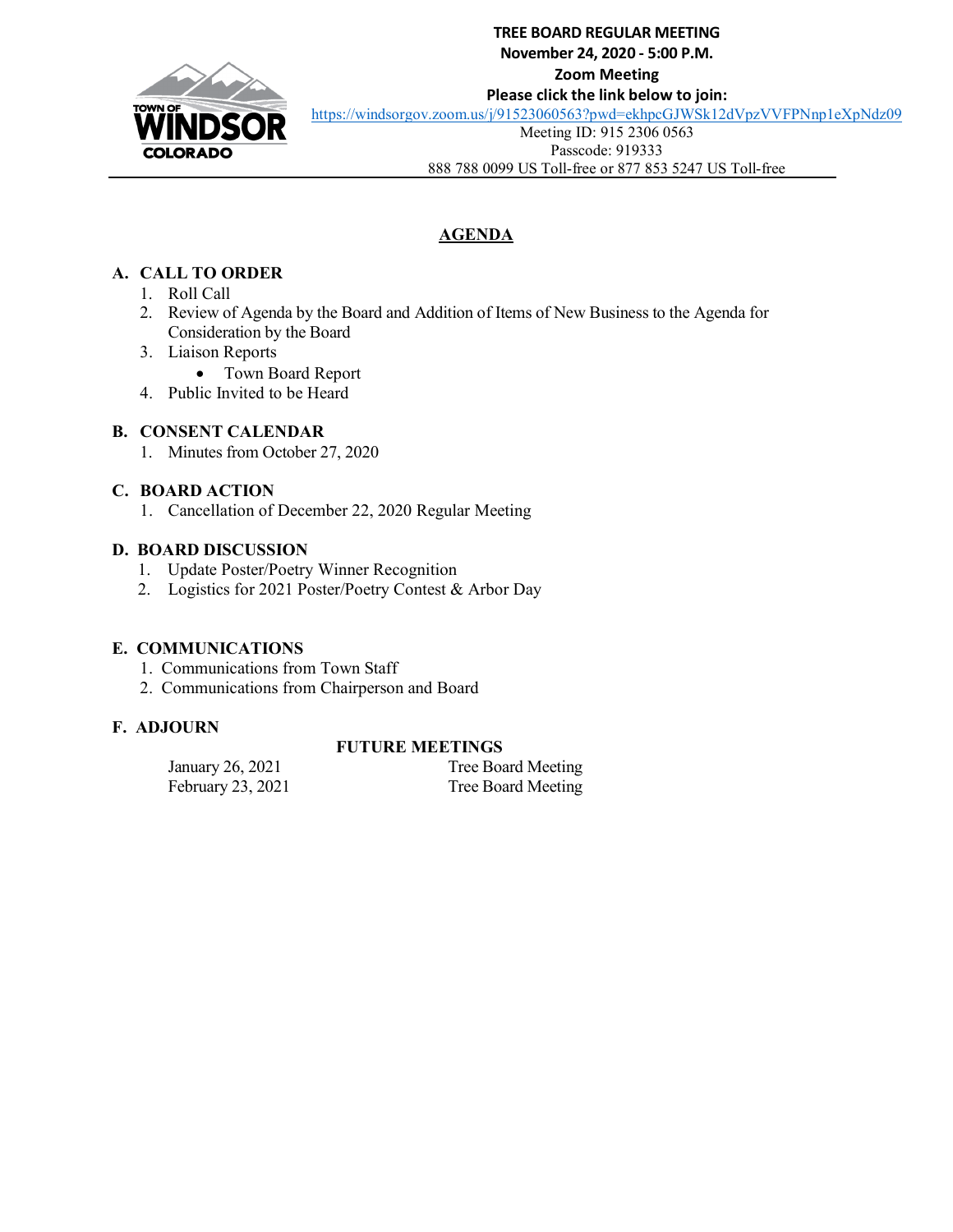

## **TREE BOARD REGULAR MEETING OCTOBER 27, 2020 - 5:00 P.M. PINE ROOM COMMUNITY RECREATION CENTER – 250 North 11th Street Windsor, CO 80550**

## **MINUTES**

## **A. CALL TO ORDER**

Alison O'Connor called the meeting to order at 5:02 pm

1. Roll Call

|               |                           | Alison O'Connor        |
|---------------|---------------------------|------------------------|
|               |                           | Sue Bielawski          |
|               |                           | Rebekah Wilson(absent) |
|               |                           | John Pankonin(absent)  |
|               |                           | Jason King             |
|               | Town Board Liaison        | Julie Cline            |
|               |                           |                        |
| Also Present: | <b>Town Forester</b>      | Ken Kawamura           |
|               | Deputy Director PRC       | Tara Fotsch            |
|               | Administrative Specialist | Kristy Zulkoski        |

2. Review of Agenda by the Board and Addition of Items of New Business to the Agenda for Consideration by the Board

**Mr. King moved to approve the Agenda as presented. Ms. Bielawski seconded the motion. All members present voted Aye. Motion carried.** 

3. Liaison Reports

Town Board Report – Julie Cline

- On Monday, the Town Board approved a Resolution regarding the purchase of the Stromberger farm located along HWY 392 near the intersection of CR21
	- o The land is comprised of approximately 140 acres, water rights are also included in the purchase, staff is conducting due diligence to include an environmental assessment of the property and water rights investigations, asking price is \$3.95 million
	- o Possible extension for facilities/future rec center, opportunity to partner with FFA to provide community garden area with 3 active wells for irrigation, provides great community buffer
	- o Continue to lease and farm for the next 16 months
	- o Will bring back to Town Board for approval in December, could close as early as January
- Mayor Rennemeyer is ready to meet winners of Arbor Day Poster/Poetry Contest, possibly schedule for a meeting in December
- Eastman Park Riverwalk off of the Poudre River Phase I, parking improvements, viewing platform near soccer fields, put in for river near dog park, ability to canoe or kayak a one mile stretch to take out near bridge at 7<sup>th</sup> Street
- 4. Public Invited to be Heard
	- No Report

## **B. CONSENT CALENDAR**

1. Minutes from July 28, 2020

• Correct spelling of Japanese Beetles under Communications from Chairperson and Board

**Ms. Bielawski moved to approve the July 28, 2020 minutes as amended. Mr. King seconded the motion. All members presented voted Aye. Motioned carried.**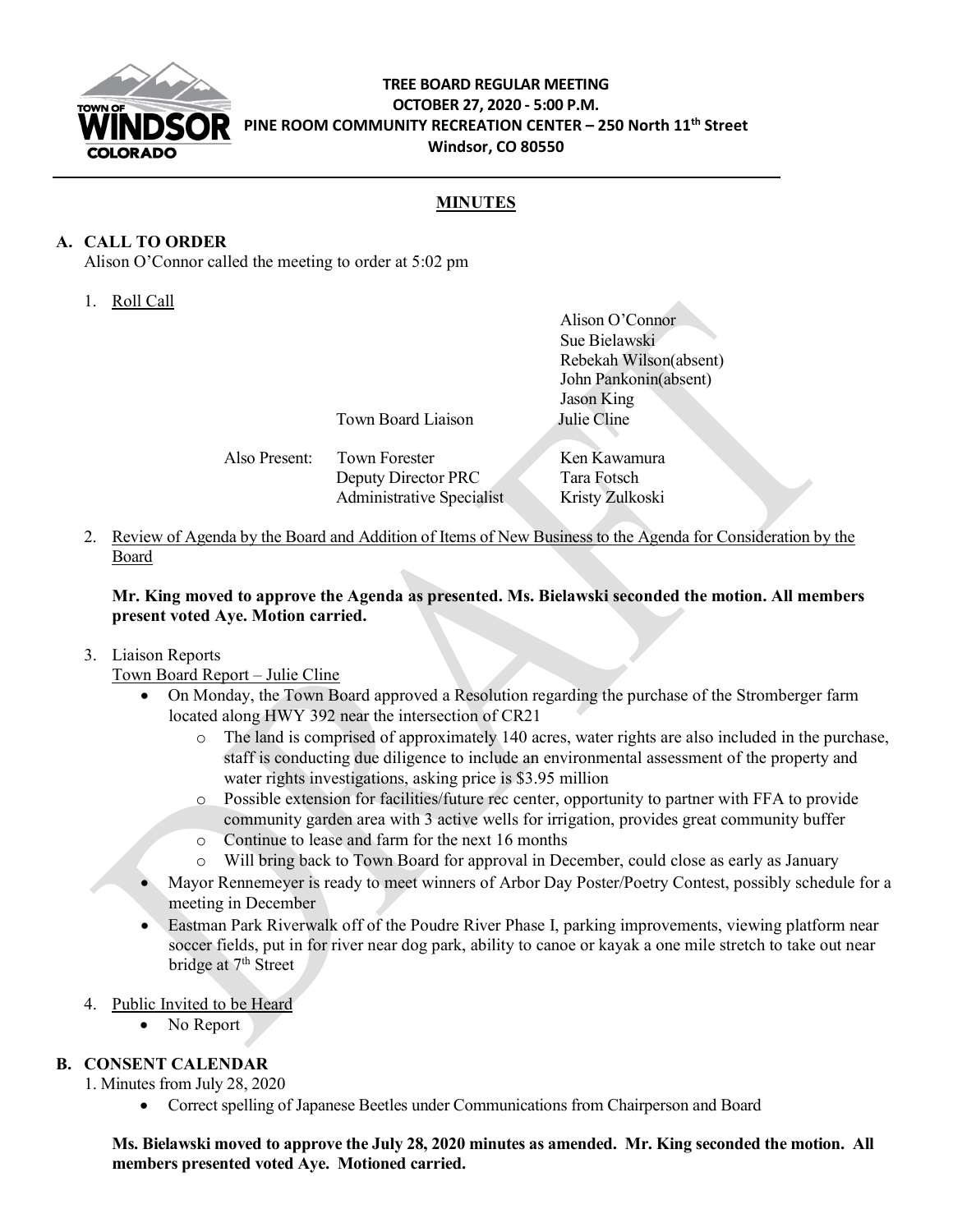## **C. BOARD ACTION**

1. None

## **D. BOARD DISCUSSION**

- 1. Update and plans to move forward
	- Arbor Day calendar discussion among Ms. Fotsch, Ms. O'Connor, and Ms. Ball
		- $\circ$  Funds are not available in the budget this year, although Lexie Spykstra/Event Coordinator & Sponsorships is currently working with a potential sponsor, which could include the calendar, as well as, possible trailer wrap with logo at Treasure Island, around \$3,000 in funding, if this falls through will look for other options like local nurseries or tree care companies
		- o Megan would need about 3 weeks for printing, go with basic calendar due to prep time, include just major holidays, Arbor Day, tree tips, and letter from the Ms. O'Connor which can include Board vacancies and need for volunteers, get quote for 1,200 copies, confirm timeframe, and send to Mrs. Fotsch, Ms. Bielawski will edit for all correct holiday dates
		- Recognition of Poster/Poetry Winners
			- o Need to address current COVID restrictions, limited to 25% capacity including Board Members at Town Hall, could have at the Rec Center in large gym and video, set times for each school to limit numbers in attendance, provides more flexibility than at a Town Board meeting in terms of a date and ability to be done in conjunction with calendar distribution
			- o Prizes packages have already been purchased and are ready to go, did not order T-Shirts, could drop off at schools if recognition with Mayor does not happen, would like to do sooner than later
			- o Still wanting students to participate in contest, Tree Board could provide video link promoting the contest, will need to relate to communications team, launch in January
			- o Recycle a previous theme if needed
		- Current Board Member Status
			- o Bill Monroe (Mary) and Wendy Ball, terms were up in September, neither will re-apply for appointment
			- o Ms. Zulkoski reached out to Ms. O'Connor about term limits and she then notified them, both were upset that the Town did not reach out personally, especially after so many years of service – Ms. Ball 32 years, Mr. Monroe 16 years
			- o Plans to recognize
				- **Create Monroe Grove and Ball Grove**
				- Arbor Day celebration with plantings at their neighborhood park
				- Plaque/Nature Photo with name plate and dates of service
				- Budget through Board Development per Ms. Fotsch to cover tree and photo dedication
				- Media/Press Release recognizing their longevity with the Town to be highlighted on Town social media platforms, Greeley outlets, My Windsor Now publication
			- o Two Board positions vacant along with Student Rep position
				- Future Term Limits
					- $\triangleright$  Ms. Bielawski and Mr. Pankonin 2021
					- $\triangleright$  Ms. Wilson 2022
					- $\triangleright$  Ms. O'Connor 2023
					- $\triangleright$  Mr. King 2024
- 2. 2021 Budget Update/Ms. Fotsch
	- Park Improvement Fund
		- o Funded by building permits
		- o Eastman Park South/Riverwalk construction this week, but on hold due to snow storm
			- Phase I Recap
				- $\triangleright$  Construction Fall/Winter 2020-21
				- $\geq$  \$1.6 million
				- $\triangleright$  Parking Improvements (160) spaces
				- $\geq$  2 river put in/take out points
				- $\geq 120$  ft river overlook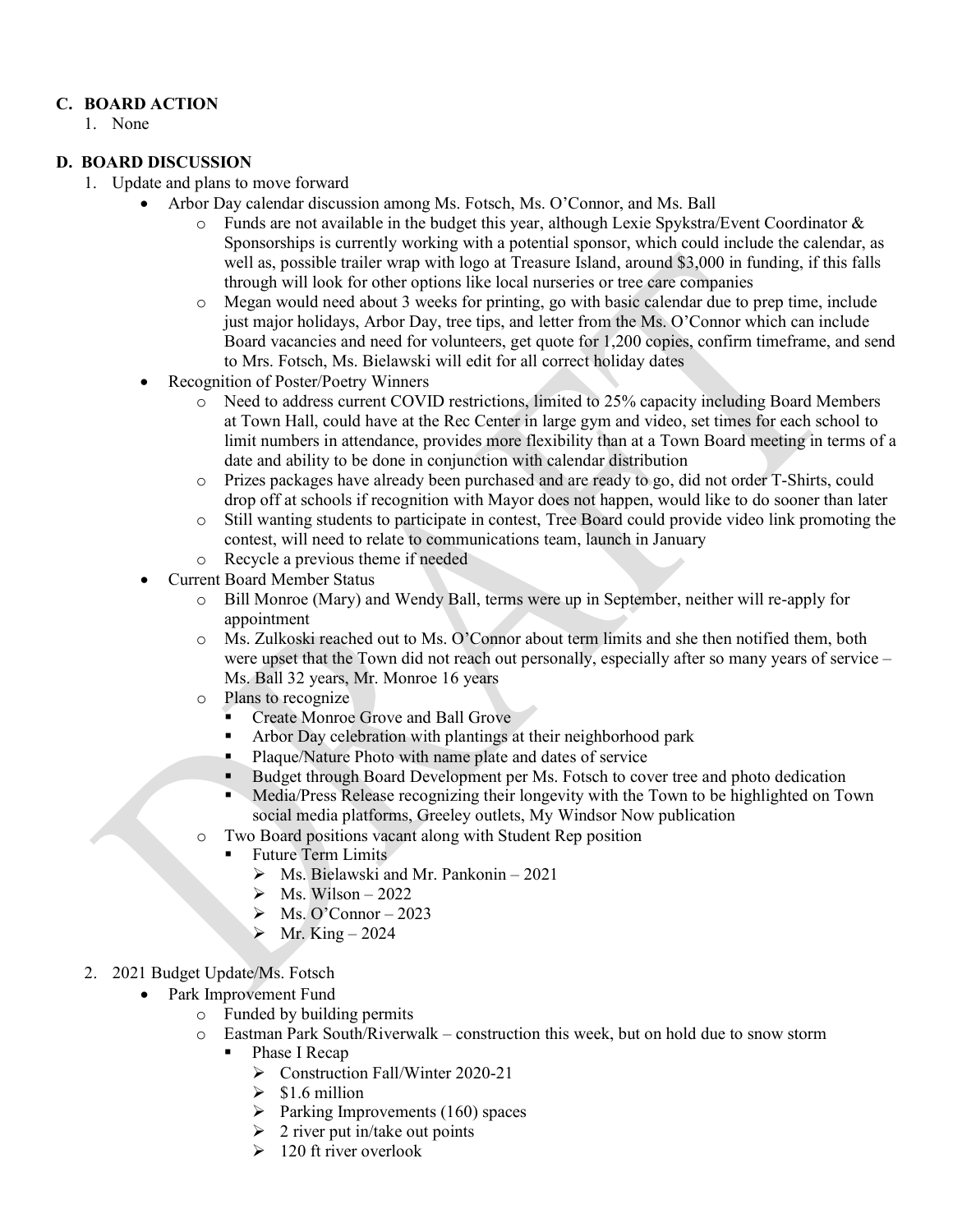- Phase II
	- $\triangleright$  Design of South side Improvement: \$200,000
	- $\triangleright$  Land Acquisition \$500,000 protect river corridor/buffer, creation of additional access, private business partnership
	- Construction Fall/Winter 2021-22
	- $\triangleright$  \$3,200,000 Design/Engineering \$480,000, Wetland Mitigation \$900,000, Drive/Parking Improvements \$200,000, Trails, Classroom & Nature Playground \$220,000, 2 River Access Points \$100,000, Bridge \$600,000, Overlook Expansion \$700,000, In Channel Improvements \$100,000, Treasure Island Garden Expansion \$300,000
	- Funding total for Phase II \$3,700,000 Land acquisition \$500,000, cash/ fee in lieu fund, balance is \$735,000
	- $\triangleright$  Construction NISP \$1,000,000, Community Park Fund \$2,200,000, balance \$3.1 million
- o Neighborhood Parks
	- Harmony Ridge Park Design \$100,000
	- Windsor Village Playground Replacement \$300,000
	- Jacoby Farm \$10,000
- Conservation Trust Fund
	- o Windsor Trail System
		- Trail & Bridge Construction at CR17 \$500,000 adjustments for Thornton Pipeline
		- 17<sup>th</sup> Street Jacoby Road South to Main Street at High Hops \$100,000
	- o Poudre Trail System
		- Flood Resiliency Plan \$75,000
		- Trail Repairs at Water Valley \$45,000
		- West Bank Repair Design and Permitting \$35,000
		- Kodak Watchable Wildlife Area
			- $\triangleright$  Archery Range Expansion \$130,000 grant funding of \$100,000 received
		- Trails & Open Space Master Plan \$50,000
- Capital Improvement Fund
	- o Cemetery Restoration/Improvements
		- Landscaping between Highways 392 and 257 \$100,000
	- o Community Park Improvements
		- Chimney Park Pool Replacement/Expansion Study \$50,000
		- Eastman Park Acquisition of Sewage Grinder Pump \$70,000
- CRC Expansion Fund
	- o Community Recreation Center Improvements
		- Roof Top Unit Replacement (x2) \$140,000
		- Kitchen Floor Replacement \$30,000
		- Locker Replacement in Current Locker Room \$75,000
		- Miscellaneous Items \$41,000 Evergreen baseboard replacements, entrance carpet replacement, activity pool play structure, pool caulking, locker bench replacements
- **Community Events** 
	- o Accomplishments
		- Socially Distanced Farmer's Market
		- Movies in the Park
		- **4ht of July Fireworks**
		- **Family Game Nights in the Park**
		- **Monthly Food Truck Rally**
		- Upcoming Halloween Carnival & Windsor Wonderland
		- **Partnered Events Modified Harvest Festival & Windsor Half Marathon**
	- $\circ$  Changes in 2021
		- 3% Increase
		- Reasons Fireworks, Sound, Bands for Summer Concert Series
	- o Goals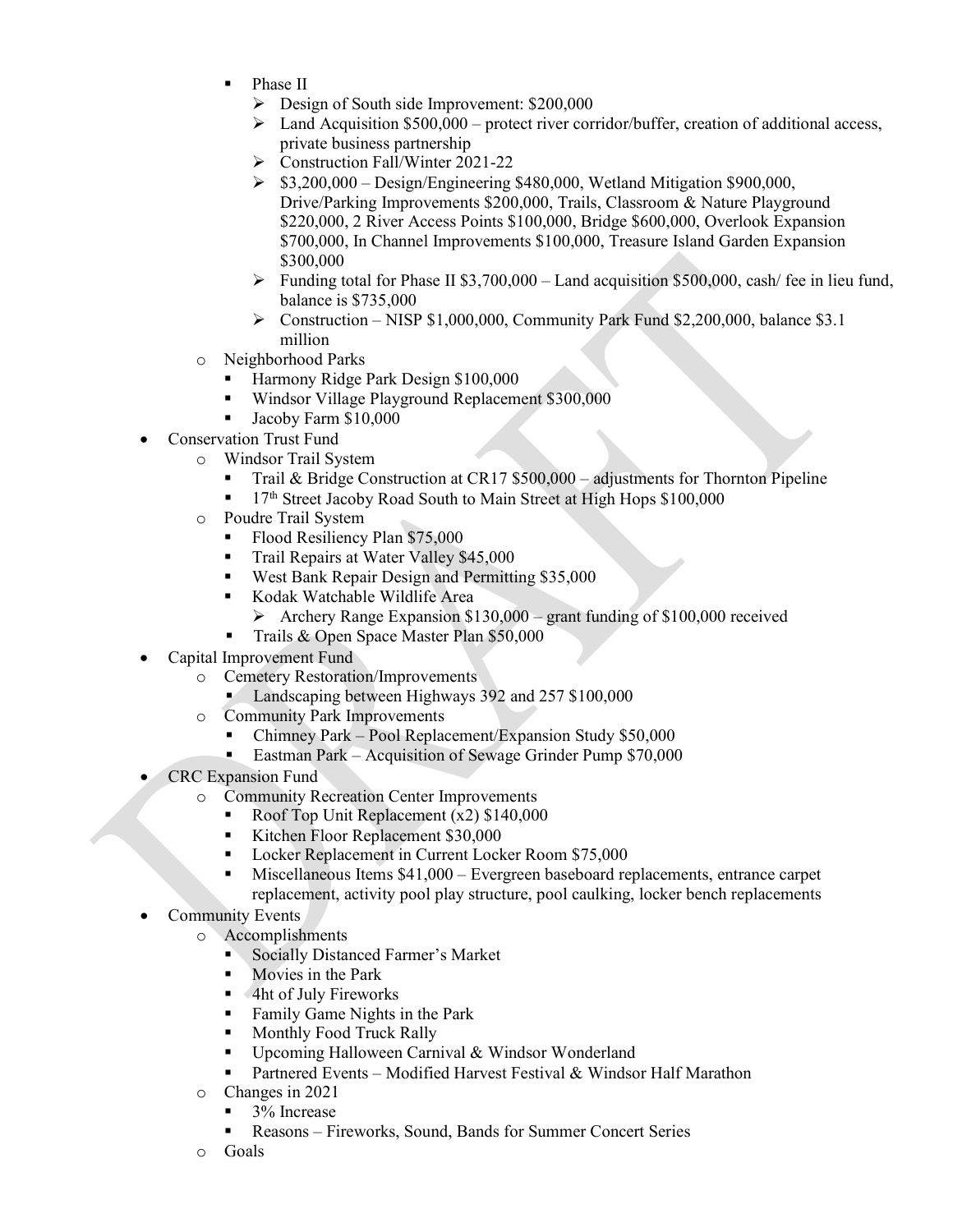- **IMPROVE Application and communication among departments**
- Offer family-oriented events for the community
- Partner with outside groups to bring events and participants to our community
- o Relationship to Strategic Plan
	- Focus Area: Enhance and expand community and downtown vitality
		- $\triangleright$  Ouality of Life
		- $\triangleright$  Small Town Feel
		- $\triangleright$  Support efforts to make Windsor downtown area a cultural center for public art, events, and activities
- **Cemetery** 
	- o Accomplishments
		- Wreaths Across America project coming in December, wreaths will be placed on all Veteran's graves
		- $\blacksquare$  27 Burials 12 cremains
	- o Changes in 2021
		- $\blacksquare$  4% Increase
		- Reasons Inter Fund Transfers/Fleet
	- o Goals
		- **Update Cemetery Policies and Guidelines**
		- Continue working toward completing phases of the Master Plan
	- o Relationship to Strategic Plan
		- Focus Area: Sustainable Infrastructure
			- $\triangleright$  Small Town Feel
			- $\triangleright$  Quality of Life
- Forestry
	- o Accomplishments
		- Bed renovation at Highland Meadows completed
		- Treasure Island Seasonal hired to assist for the Summer months
		- New shade structure installed along with work trailer purchased for Treasure Island
		- Utilized repurposed team members from the Recreation Center to get Spring plantings completed
	- o Changes in 2021
		- 6% Decrease
		- Reasons Reduced Operating Costs
	- o Goals
		- Create and implement a tree replacement plan to get the Division caught up over the next 3 years
	- o Relationship to Strategic Plan
		- Focus Area: Sustainable Infrastructure
			- $\triangleright$  Ouality of Life
			- Ensure equitable infrastructure in all neighborhoods and areas throughout town
	- Recreation Programs
		- o Accomplishments
			- Repurposed programming staff to assist with April Election
			- Served 13,354 Senior lunches through September will continue offering drive up service through the winter, up 56% from 2019
			- Offered successful Outdoor Youth Volleyball League maintained indoor numbers
			- 26% decrease in Youth Baseball and Softball due to COVID and delay in season
		- o Changes in 2021
			- $\blacksquare$  4% Increase
			- Reasons Inter Fund Transfers/IT and Fleet
		- o Goals
			- Evaluate programs and set a pricing strategy while considering location and market rates
			- PRC Strategic Plan set goals and action steps for next 3 to 5 years
		- o Relationship to Strategic Plan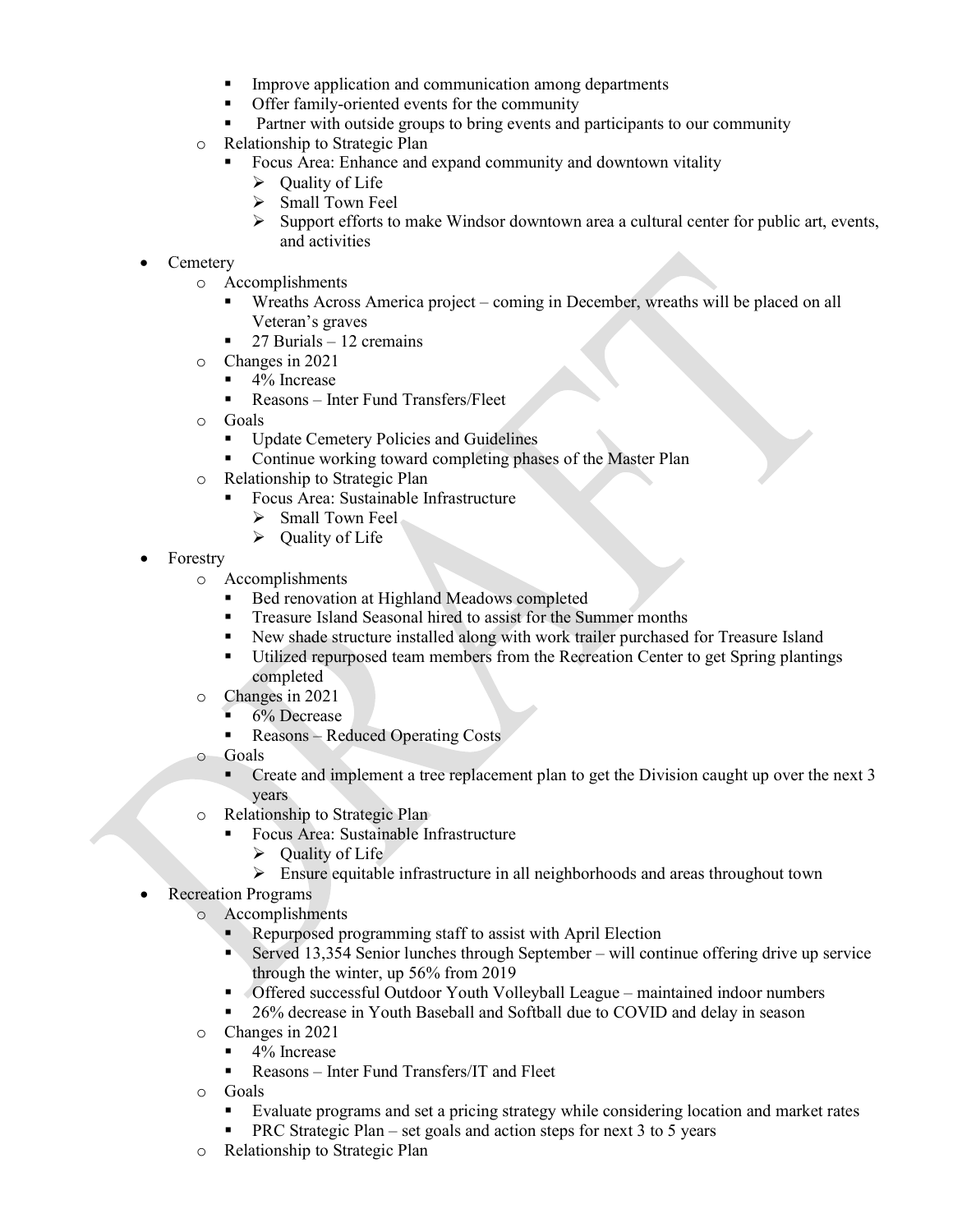- Focus Area: Vibrant and Healthy Economy
	- $\triangleright$  Quality of Life
	- $\triangleright$  Fiscal Responsibility
	- $\triangleright$  Small Town Feel
- Aquatics Outdoor
	- $\circ$  Accomplishments
		- 4,632 simmers at Chimney Park Pool with a modified schedule
		- Swim Lessons are back up and running at the CRC with limited numbers
		- Windsor Lake 99% increase in Daily Motorized Permits, 104% increase in Annual Non-Motorized Permits, 144% in Daily Non-Motorized Permits
	- o Changes in 2021
		- $\blacksquare$  4% Increase
			- Reasons Inter Fund Transfers/Fleet
	- $\circ$  Goals
		- Evaluate programs and set a pricing strategy while considering location and market rates
		- Free Swim Lesson Program for all  $3^{rd}$  Graders in Windsor town limits
		- Evaluate future use of Chimney Park Pool
		- Study and recommend improvements for Windsor Lake Management
	- o Relationship to Strategic Plan
		- Focus Area: Vibrant and Healthy Economy
		- $\triangleright$  Quality of Life
		- $\triangleright$  Fiscal Responsibility
		- $\triangleright$  Small Town Feel
- Open Space & Trails
	- o Accomplishments
		- Riverwalk Phase I Project kicked off
		- Kyger Trail Ribbon Cutting
		- Highway 392 Trail connecting to Kyger and Colorado Blvd.
		- Record Breaking Trail Usage 650,000 users, 44% increase from last year
	- o Changes in 2021
		- $\blacksquare$  16% Decrease<br>Reasons Full
		- Reasons Full Time position moved from 2020 to 2021, no seasonal, reduced contract services
	- o Goals
		- Riverwalk construction Phase I and design & construction for Phase II
		- Highway 392 Trail<br>Colorado Blyd brig
		- Colorado Blvd. bridge and trail connection
		- Trails & Open Space Master Plan in 2021
	- o Relationship to Strategic Plan
		- Focus Area: Strategic Growth & Sustainable Infrastructure
			- $\triangleright$  Establish community separators and preserve open space that ensures Windsor maintains its identity and quality of life
			- $\triangleright$  Establish pedestrian and bicycle connectivity throughout Windsor
			- Ensure equitable trails and open space in all neighborhoods and areas throughout Windsor
			- Maintain and ensure existing infrastructure in all neighborhoods and areas throughout Windsor
- Parks
	- o Accomplishments
		- Utilized repurposed staff during beginning phase of COVID to maintain parks, saving money in the contractual budget
		- Completed irrigation audit along with improvements based on recommendations
		- Successful in obtaining DOW Archery Grant for construction of project in late 2020-21
	- o Changes in 2021
		- 2\$ Increase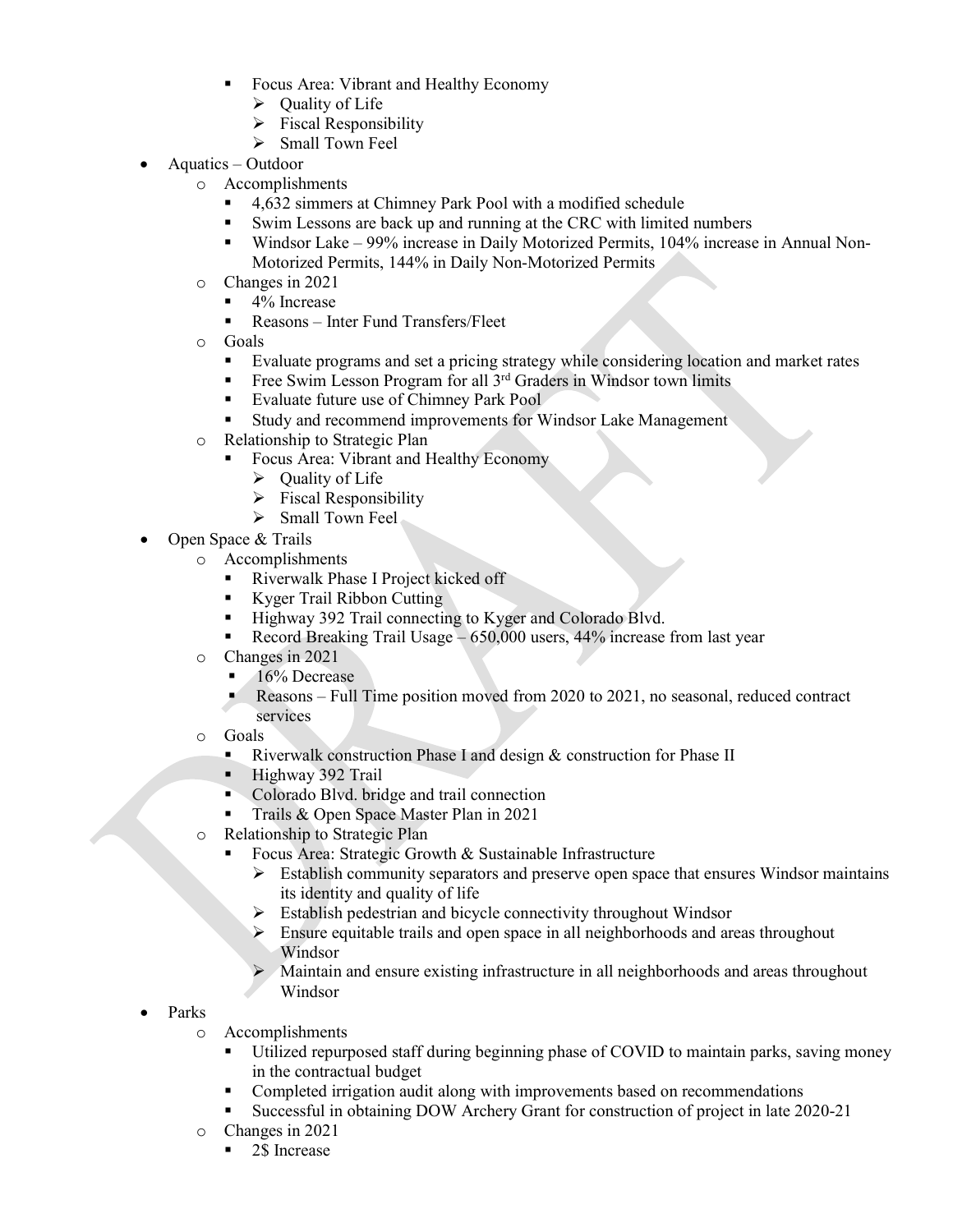- Reasons Staffing, Inter Fund Transfers/Fleet
- o Goals
	- Minimize use of contracts and bring more operations in house while collaborating with the Public Works team
	- Enhance marketing to promote shelter rentals
	- **Create Level of Service Standards**
- o Relationship to Strategic Plan
	- Focus Area: Sustainable Infrastructure
		- $\triangleright$  Ouality of Life
		- $\triangleright$  Ensure equitable parks in all neighborhoods and areas throughout Windsor
		- Maintain and ensure existing infrastructure in all neighborhoods and areas throughout Windsor
- Art & Heritage
	- o Accomplishments
		- Cataloged and moved nearly 40,000 items to the new Museums Collections Facility at the Public Services Campus
		- Successful in obtaining a grant for an archeological dig at the Jacoby Farm to find out more history of the trail and Halfway House
		- Successful local historic designation of Halfway House and the Dickey Farm House
		- **Held first open house along with a virtual option for the Unsettled Exhibition at the Art**  $\&$ Heritage Center
	- o Changes in 2021
		- $\blacksquare$  10% Decrease
		- Reasons Creamery Building project was cut in 2020, so programming costs are not needed
	- $\circ$  Goals<br> $\bullet$  C<sub>1</sub>
		- Create Public Art Commission and implement more public art in Windsor
		- Enhance programming at the Art & Heritage Center
		- **Schematic and design documents for the historical Halfway House and Dickey Farm House**
		- **EXECUTE:** Design and construction documents for Eaton House at Boardwalk Park
	- o Relationship to Strategic Plan
		- Focus Area: Vibrant and Healthy Economy
			- $\triangleright$  Ouality of Life
			- > Implement a Public Art Plan
			- $\triangleright$  Enhance & Expand Community and Downtown Vitality
			- $\triangleright$  Make Windsor a Tourist Destination
- Community Recreation Center Fund
	- o Changes in 2021
		- $10\%$  Decrease
		- Reasons Reduced programming and facility costs
	- o Goals
		- Evaluate programs and set pricing strategy while considering location and market rates
		- PRC Strategic Plan set goals and action steps for next 3 to 5 years
	- o Relationship to Strategic Plan
		- Focus Area: Sustainable Infrastructure
			- $\triangleright$  Community Safety
			- $\triangleright$  Quality of Life
			- $\triangleright$  Fiscal Responsibility
- Community Recreation Expansion Fund
	- o Accomplishments
		- $\blacksquare$  6,728 members 5,657 memberships, 1,071 Silver Sneakers/Renew Active
		- 2020 Cancellations 1,091 COVID related
		- Gained 477 new memberships since July
		- Offered Middle School Hybrid Program and other alternative programs during COVID
	- o Changes in 2021
		- $\blacksquare$  2% Increase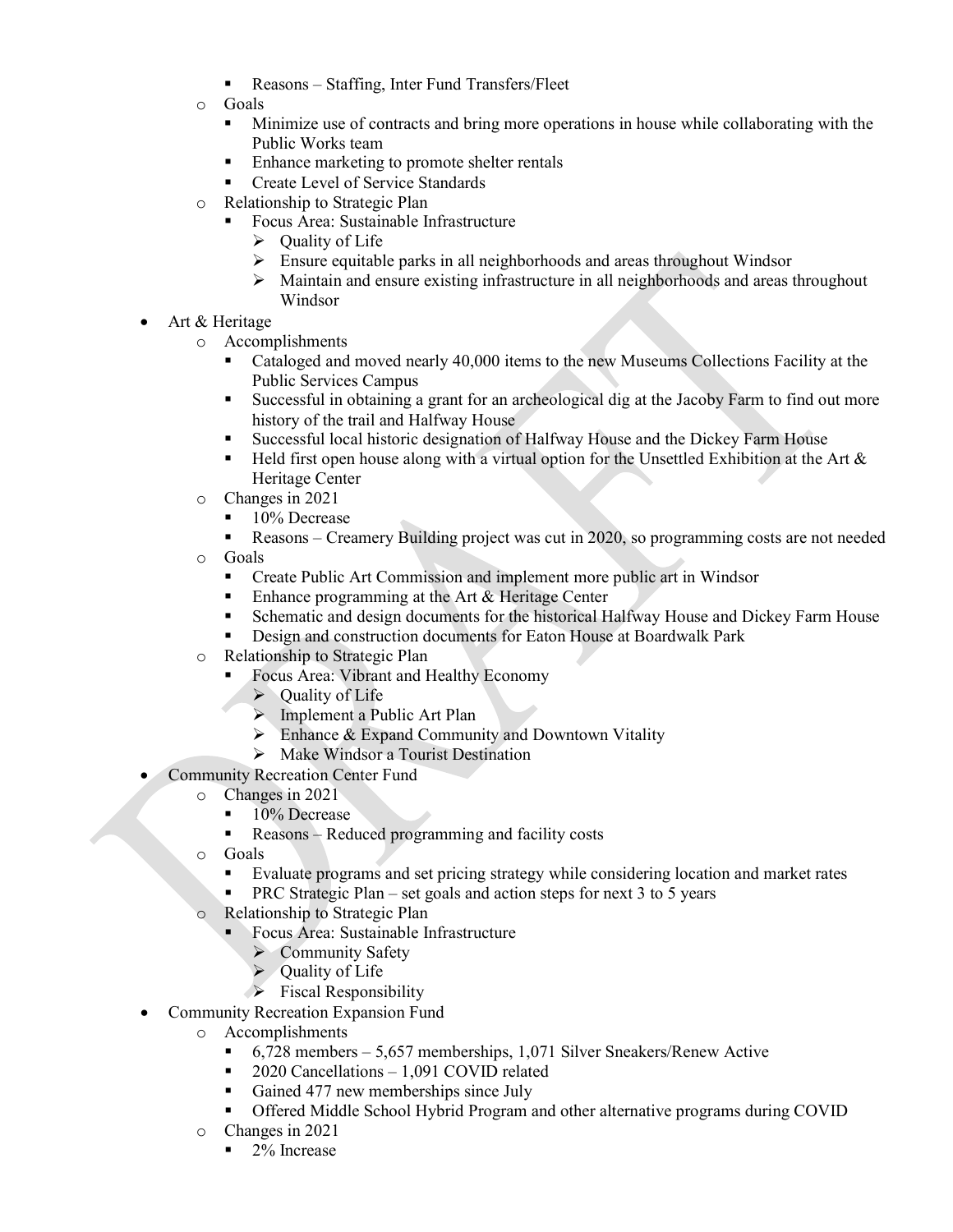- Reasons Inter Fund Transfers/IT
- o Goals
	- Evaluate programs and set a pricing strategy while considering location and market rates
	- **Propose fee increase for memberships**  $-4$  **year mark**
	- Staff will be examining all aspects of business operations E-prep/Performance Based Budgeting
	- **PRC Strategic Plan Recommendations**
- o Relationship to Strategic Plan
	- Focus Area: Sustainable Infrastructure
		- $\triangleright$  Community Safety
		- $\triangleright$  Quality of Life
		- $\triangleright$  Fiscal Responsibility
- Ms. O'Connor inquired if the decrease in the Forestry budget affects the Tree Board budget?
	- o Ms. Fotsch No changes to Tree Board budget, simply looked trends from previous years and adjusted new budget amounts based on overall Forestry spending
- Budget presentation can be emailed to members

## **E. COMMUNICATIONS**

- 1. Communications from the Town Staff
	- Mr. Kawamura Nothing in addition to the Forestry Update that was in included in the packet.
- 2. Communications from Chairperson and Board
	- Ms. O'Connor Inquired about the status of the Treasure Island transition
		- o Mr. Kawamura Has been working with Bill and Jeanine, due to it involving a lot of work and time, they would like to slowly transition out of their role, will continue to volunteer, but only one or two days a week, the Town will be working on getting other volunteers, along with the Seasonal position, to assist in maintenance next year.
		- o Ms. Bielawski inquired about the budget for Treasure Island?
			- There is not a specific line item in the budget, but they have been given \$1,000 to buy tools and plants as needed, this year \$15,000 was budgeted to upgrade irrigation system and \$5,000 for the shade structure, will start to budget more as Town takes over management of the grounds, wanting to combine the garden with the Riverwalk plans for outdoor education/classrooms
	- Recruitment for the two vacant Board positions, in addition to a Youth Representative, spread the word
	- Continue brainstorming about Poster/Poetry winner recognition, day/evening time for CRC gym reservation, confirm Mayor's schedule
	- Next meeting November  $24<sup>th</sup>$  week of Thanksgiving
	- Can decide on December 22<sup>nd</sup> meeting during November meeting

## **F. ADJOURN**

#### **Ms. Bielawski moved to adjourn. Mr. King seconded the motion. All members present voted Aye. Motioned carried. Meeting was adjourned at 6:24pm**

Submitted by:

Kristy Zulkoski, Administrative Specialist Parks, Recreation & Culture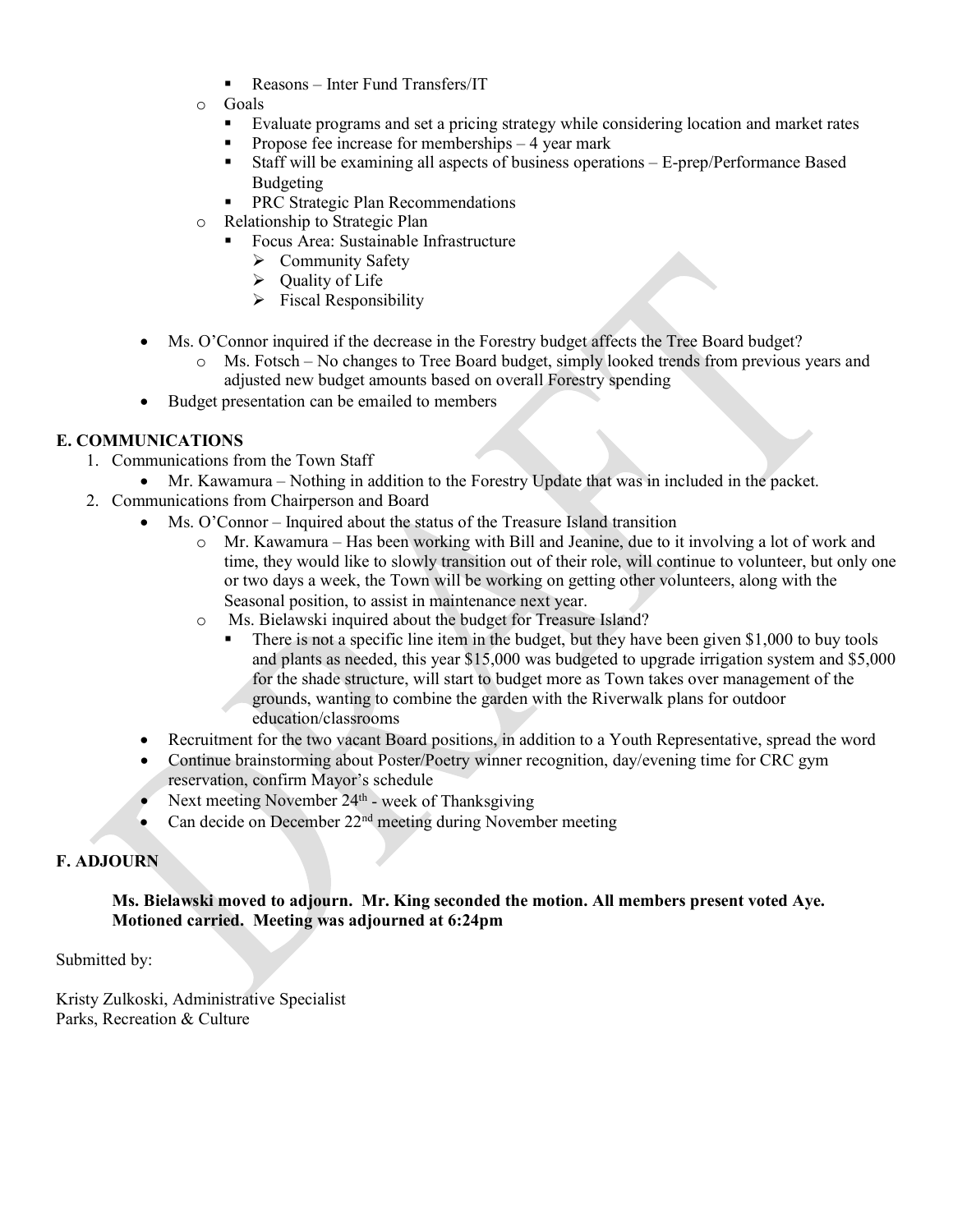

# **M E M O R A N D U M**

**Date:** November 24, 2020<br> **To:** Tree Board **To:** Tree Board<br> **From:** Ken Kawam **From:** Ken Kawamura, Town Forester<br> **Re:** Cancel December 22, 2020 Mee Cancel December 22, 2020 Meeting C.1. **Item #:** 

## **Background / Discussion:**

The December Tree Board meeting falls on the week of Christmas. Depending in when the December meeting falls in relation to Christmas and due to many members of the board not available, this meeting has typically been cancelled.

## **Financial impact:**

None

**Recommendation:**

**Move to cancel the December 22, 2020 meeting**

## **Attachments:**

None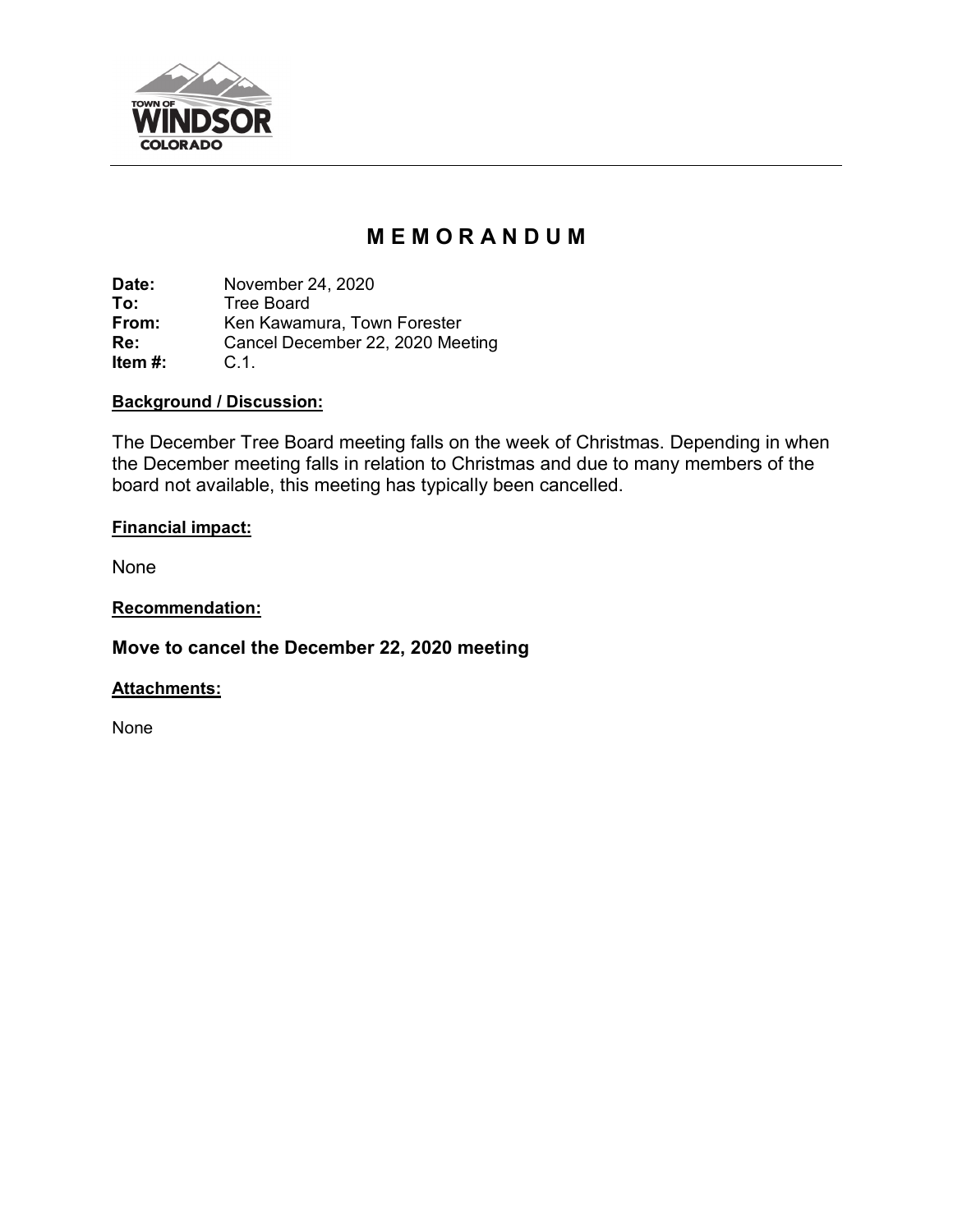

# **M E M O R A N D U M**

**Date:** November 24, 2020 **To:** Tree Board **From:** Ken Kawamura, Town Forester **Re:** Update Poster/Poetry Winner Recognition **Item #:** D.1.

## **Background / Discussion:**

At the October meeting there were discussions for how to recognize winners from the 2020 contest due to cancelation of Arbor Day this past April. There was mention of inviting the Mayor to present awards but because of the surge of COVID-19 infections and CDC guidelines this will not be possible. Staff has been working with the administration of Weld RE-4 and can drop off prizes at the administration building for distribution.

## **Financial Impact:**

None

## **Recommendation:**

For Discussion Only

## **Attachments:**

None